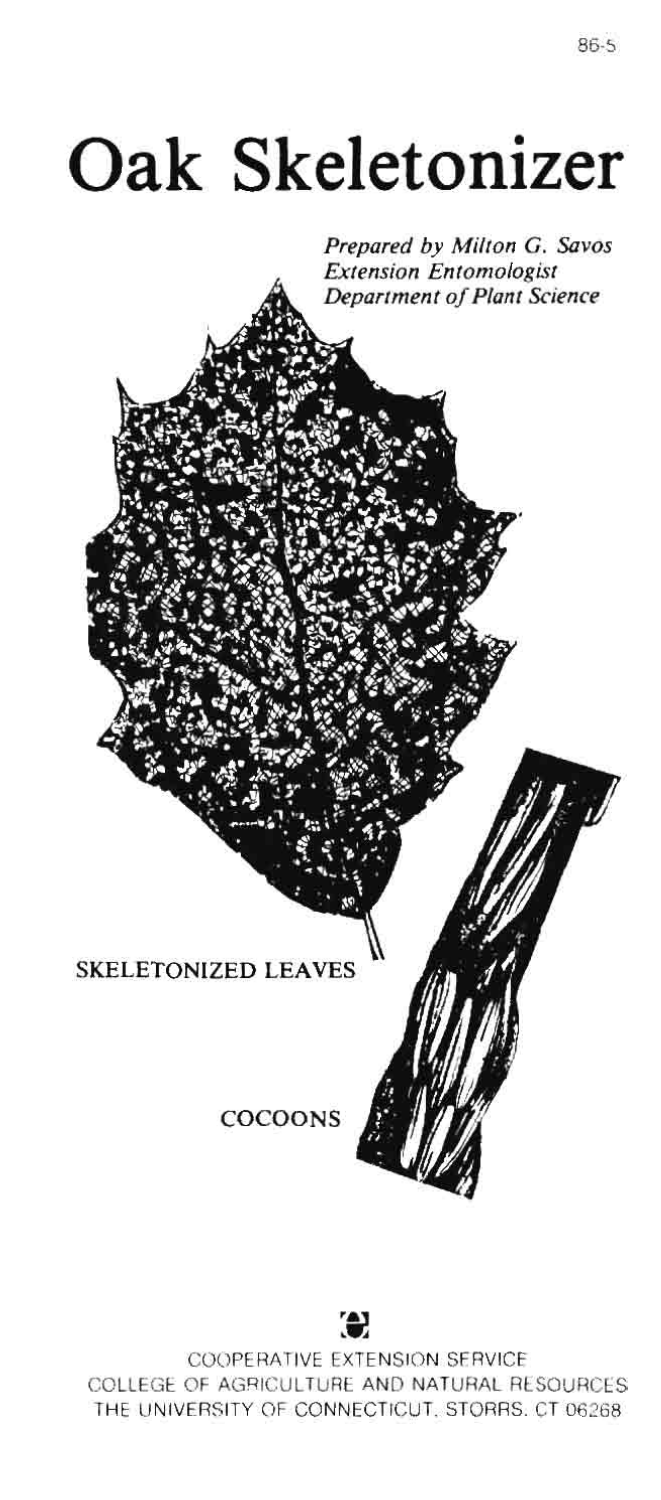**During September and October** many Connecticut residents are often annoyed by small "worms" hanging or dropping on silken threads from many shade trees and/or they become concerned by the sudden appearance of numerous small white cocoons on homes, on other buildings or structures, on the leaves, twigs and trunks of trees and other nearby objects. The level of annoyance and concern is usually related to the number of "worms" or cocoons involved.

The "worms" (actually caterpillars) and cocoons are those of an insect known as the oak skeletonizer. Adults are moths belonging to a group commonly called ribbed cocoon makers. They occur throughout northeastern United States and southeastern Canada. They are not usually present in pest proportions but sporadic outbreaks do occur over their range. Oak skeletonizers have two generations a year; individuals of the second or fall generation are the cause of most of the annoyance and concern.

Description of Pests. The adults are narrow~winged moths, whitish with brown markings, and a wingspan of about 5/16 of an inch. The full grown larvae or caterpillars are yellowish~green in color and about  $1/4$  to  $3/8$  of an inch long. The white, silken, longitudinally~ridged cocoons are about 1/4 of an inch long.

Trees Attacked. The larvae feed on both forest and shade trees of various species of oak  $-$  especially red and black oaks  $-$  and chestnut.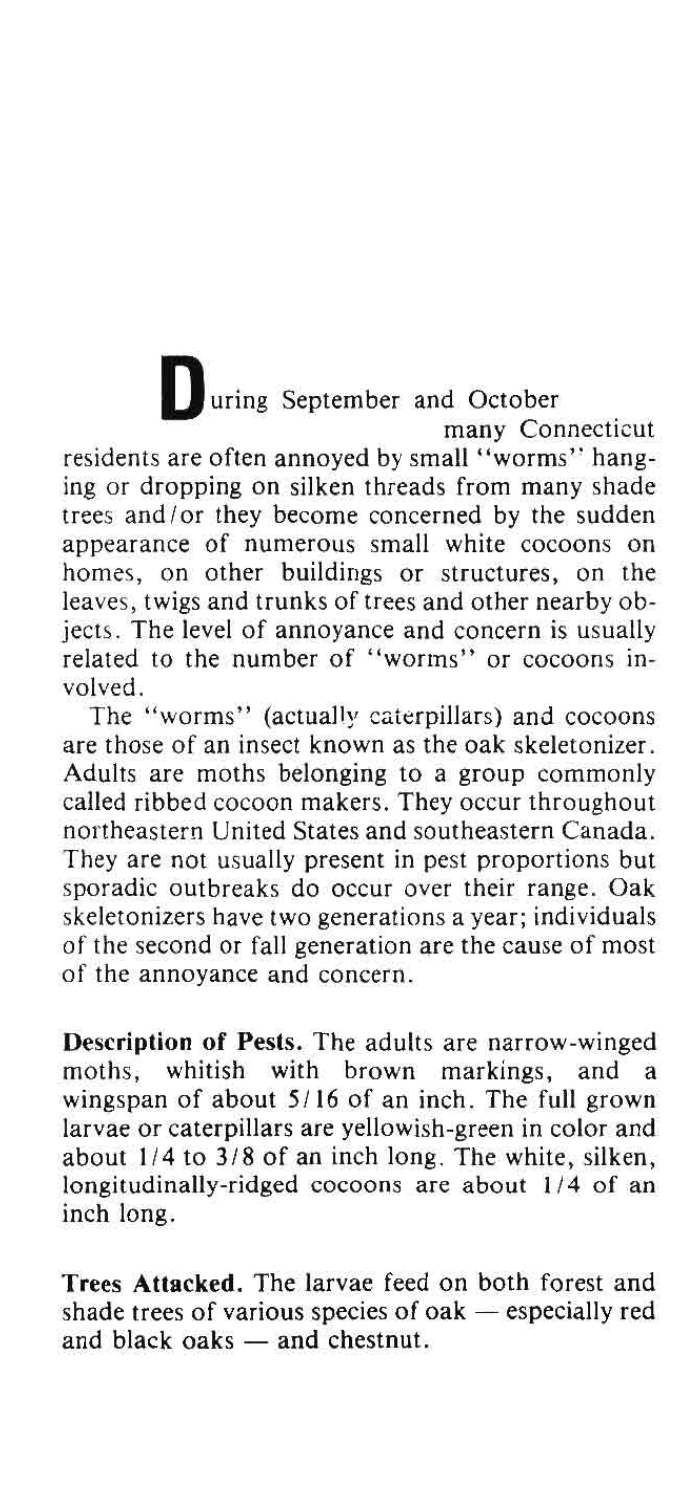**Control.** No controls are recommended. As already stated, oak skeletonizers are more of a nuisance than a problem. By the time the larvae or cocoons are noticed, it is to late to do anything about them. Forlunately they have a number of parasites or predators to help keep them in check.

Feb.1986 12M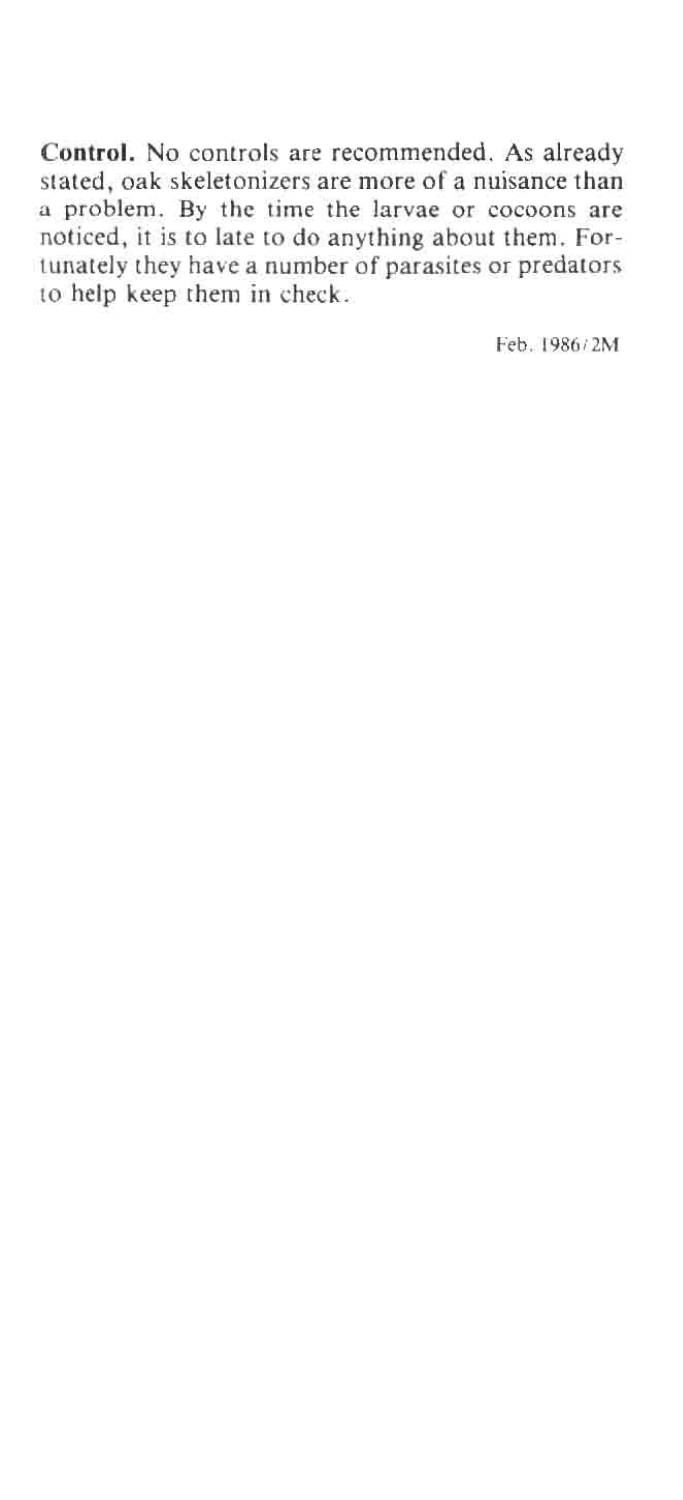Damage. Newly hatched larvae feed inside the leaves, producing serpentine and blotch mines; older larvae feed externally on the undersides of the leaves and skeletonize them by eating out the green tissue between the veins. As the injury becomes more severe, the upper surfaces of the leaves dry out and turn brown. Although oak skeletonizers can completely defoliate trees, this type of injury is relatively rare in Connecticut. Feeding by the larvae of the second generation is not generally a problem because the leaves have already completed the bulk of their foodproducing activities by the time most of these caterpillars appear.

Biology. The oak skeletonizers spend the winter in the pupal stage in cocoons. They complete their development in the spring and the adult moths appear in April and May. Mating occurs and eggs are laid on leaves. The larvae that hatch from these eggs chew their way into the leaves and feed internally as miners. In order to grow, the larvae must undergo a series of molts in which they shed their old, rigid skeletons and secrete larger new ones. In preparation for this process, the larvae emerge from the leaves and spin small, flat, white webs on the undersides of the leaves. Molting takes place under the webs. The older larvae feed externally as skeletonizers on the lower surfaces of the leaves. When ready to molt they, too, spin the small flat webs; webs become very noticeable as the season progresses. The larval development period requires about five to six weeks to complete. When the larvae are full grown, they drop from the trees on silken threads in search of a place to construct their cocoons. Occasionally first generation larval populations are exceptionally high and hanging "worms" can be a nuisance in June. Moths of the second generation emerge during July and August and the cycle is repeated. The population of this generation is usually considerably larger than that of the first. The larvae of this second generation construct the cocoons in which they will pass the winter. These cocoons are very conspicuous during years when the oak skeletonizers are abundant.